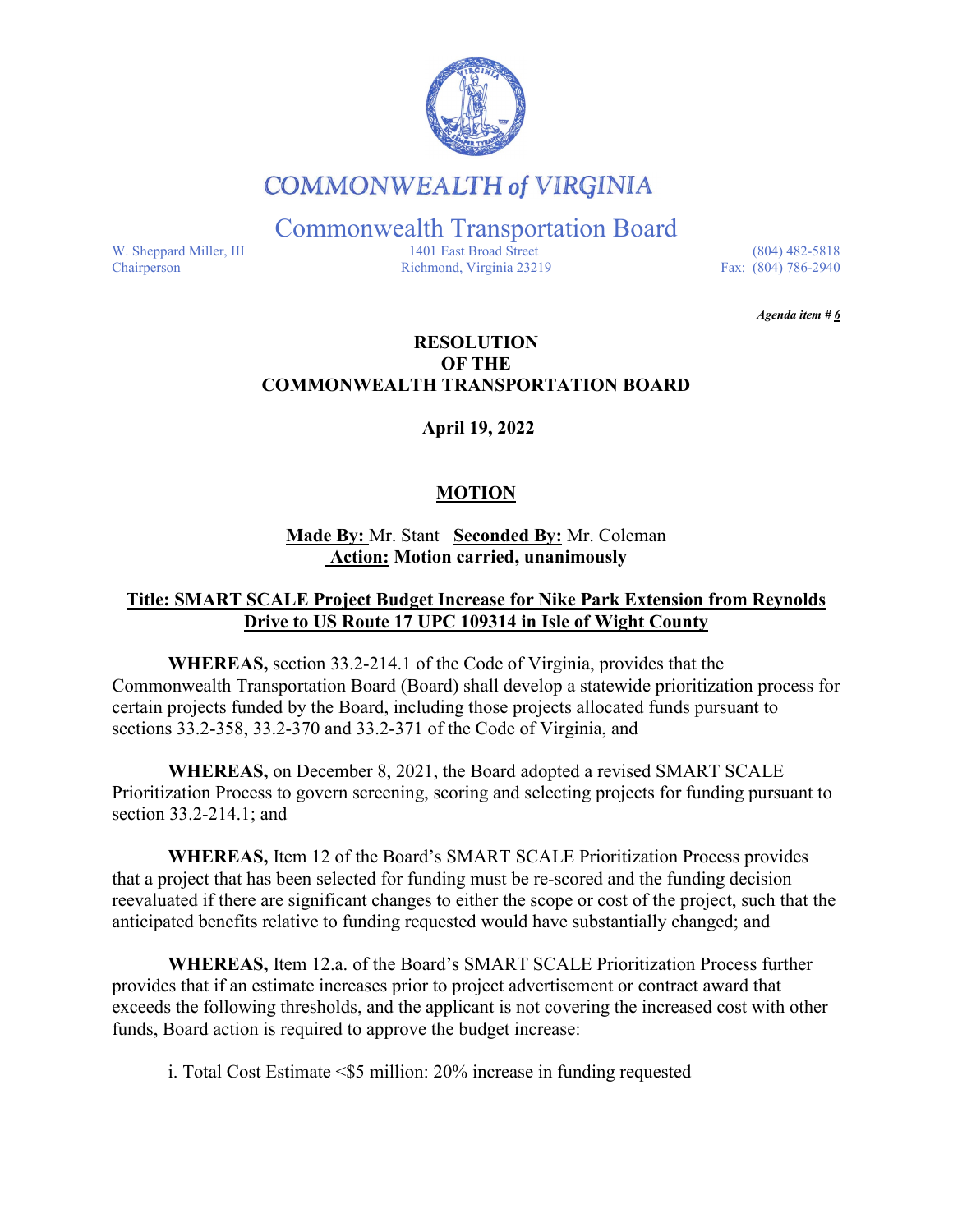Resolution of the Board SMART SCALE Project budget Increase for Nike Park Extension from Reynolds Drive to US Route 17 UPC 109314 in Isle of Wight County April 19, 2022 Page 2 of 3

ii. Total Cost Estimate \$5 million to \$10 million: \$1 million or greater increase in funding requested iii. Total Cost Estimate > \$10 million: 10% increase in funding requested; \$5 million maximum increase in funding requested; and

**WHEREAS,** section 33.2-214 requires projects funded wholly or partially with funds from the State of Good Repair Program pursuant to section 33.2-369, the High Priority Projects Program pursuant to section 33.2-370, or the Highway Construction District Grant Programs pursuant to section 33.2-371, or the Interstate Operations and Enhancement Program pursuant to section 33.2-372, or capital projects funded through the Virginia Highway Safety Improvement Program pursuant to section 33.2-373 in the Six-Year Improvement Program to be fully funded within the six-year horizon of the Six-Year Improvement Program; and

**WHEREAS,** Nike Park Extension from Reynolds Drive to US Route 17 UPC 109314 Project (the Project) was submitted for consideration and selected for \$11.7 million in funding through the Construction District Grant Program in the first round of the prioritization process pursuant to section 33.2-214.1; and

**WHEREAS,** the Project was ranked 17 out of 21 projects selected in Round 1 in the Hampton Roads District with a score of 1.3; and

**WHEREAS,** the Project is in the preliminary engineering phase, and has had a cost estimate increase due to additional preliminary engineering requirements, higher than anticipated right-of-way and utilities impacts, and higher than anticipated unit prices; and

**WHEREAS**, the Project has been reevaluated to reduce costs, including the reduction in the total typical section of the roadway, the reduction in the shared-use path width, the reduction of the overall footprint of the two new intersections, and the transference of a portion of right-ofway acquisition to Isle of Wight County; and,

**WHEREAS,** the Project is in the preliminary engineering phase and the estimated cost of the project exceeds the approved budget of \$11.7 million by approximately \$4.6 million; and,

**WHEREAS,** on November 18, 2021 Isle of Wight County committed \$2.2 million in local funding to help address the project's shortfall; and,

**WHEREAS**, repurposed earmark funding of \$0.4 million has been committed to the project to help address the project's shortfall; and,

**WHEREAS,** VDOT recommends Board approval of a SMART SCALE budget increase in the remaining amount of up to \$2.1 million using surplus Construction District Grant funds in the Hampton Roads District (UPC -21763).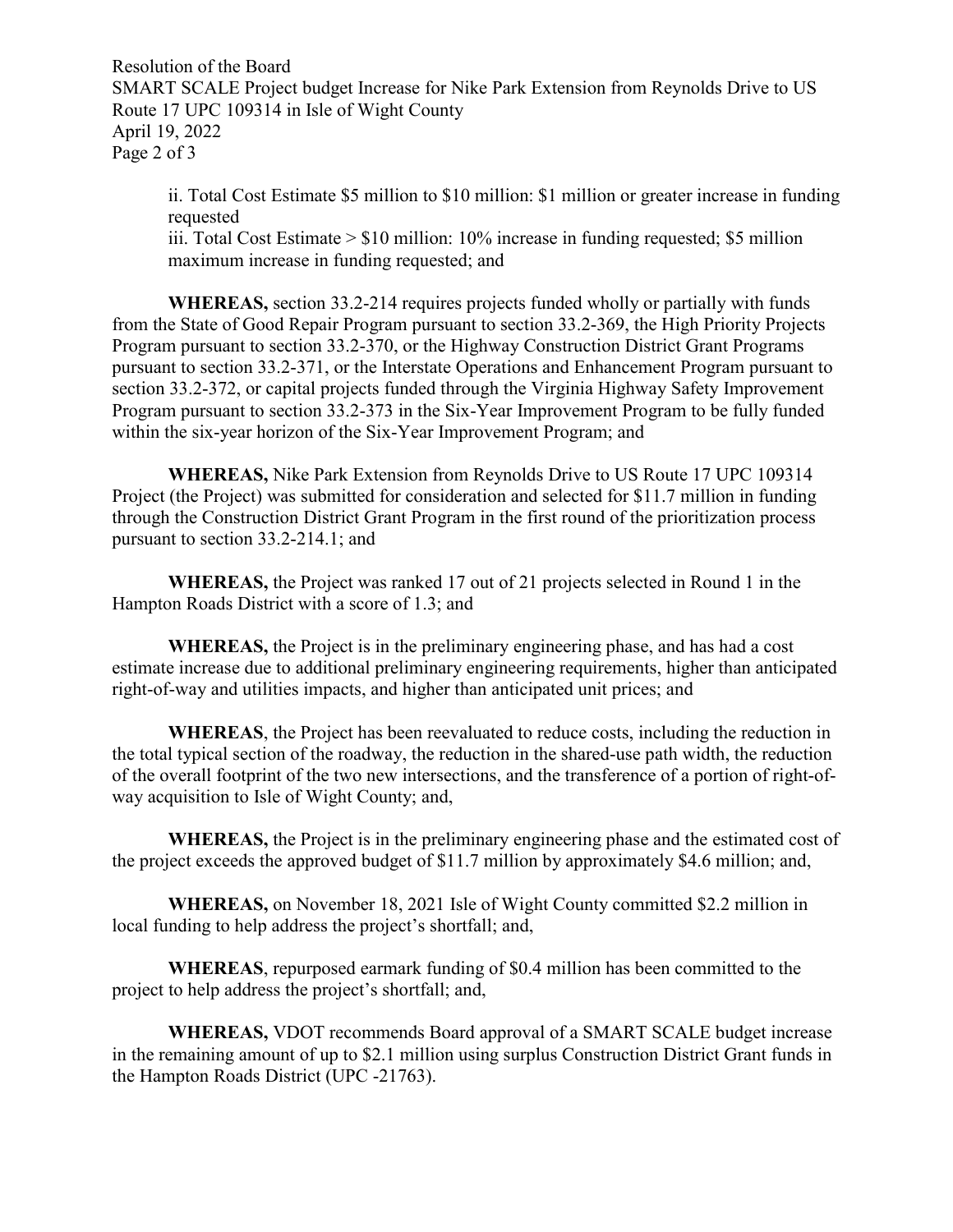Resolution of the Board SMART SCALE Project budget Increase for Nike Park Extension from Reynolds Drive to US Route 17 UPC 109314 in Isle of Wight County April 19, 2022 Page 3 of 3

**NOW THEREFORE BE IT RESOLVED,** by the Commonwealth Transportation Board, that the SMART SCALE budget increase of \$2.1 million for the Project, using surplus Construction District Grant funds in the Hampton Roads District (UPC -21763), is approved.

**####**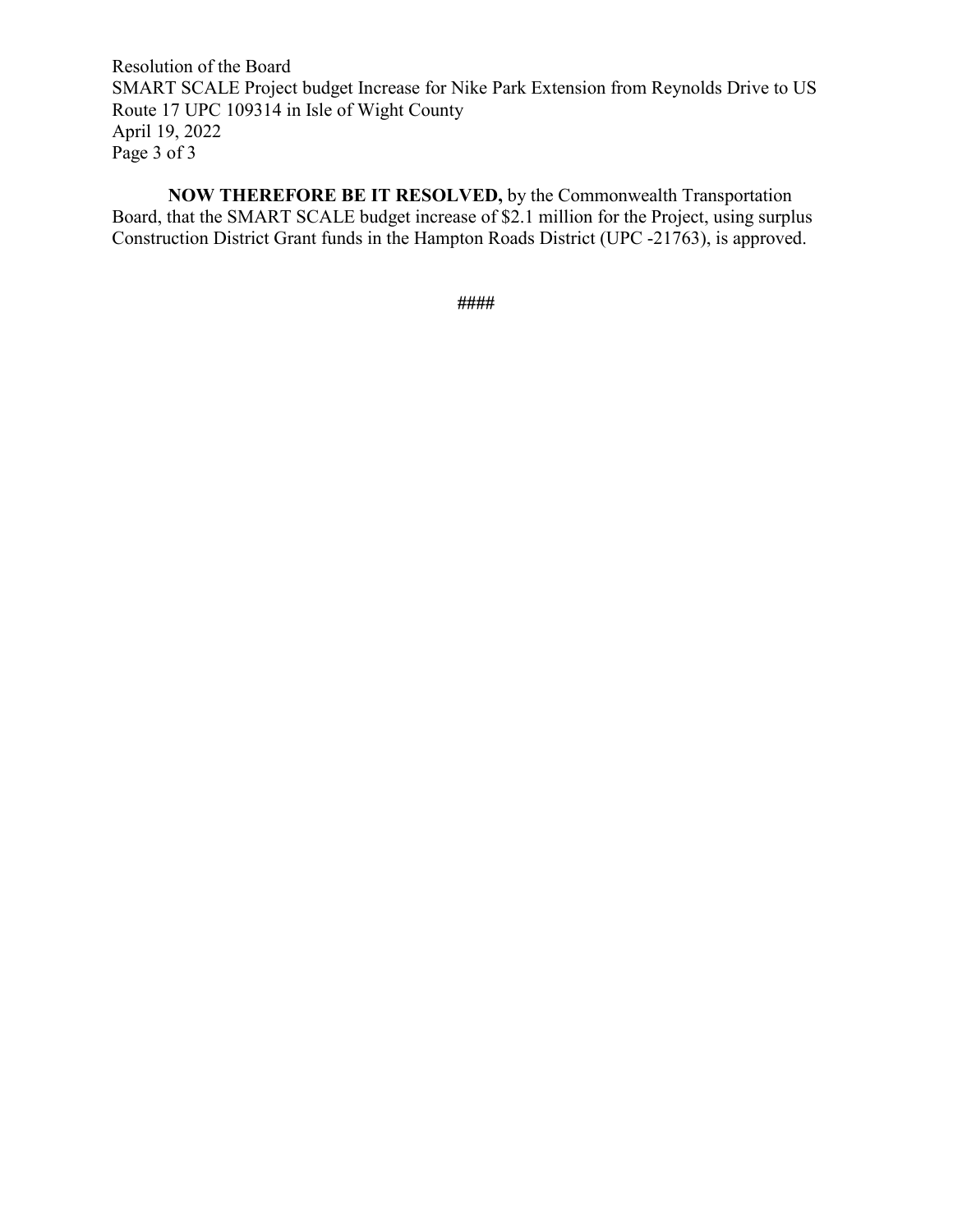#### **CTB Decision Brief SMART SCALE Project Budget Increase Nike Park Extension from Reynolds Drive to US Route 17 UPC 109314**

**Issue:** The Nike Park Extension from Reynolds Drive to US Route 17 UPC 109314 project (Project) was selected for funding in the first round of the Commonwealth Transportation Board's (Board) SMART SCALE Prioritization Policy/Process and the current estimated cost for completion of the Project exceeds the approved budget by approximately \$4.6 million. The Virginia Department of Transportation (VDOT) recommends Board approval of a SMART SCALE budget increase in the amount of up to \$2.1 million using surplus Construction District Grant funds in the Hampton Roads District from UPC -21763. Board approval of the budget increase is required.

**Facts:** Item 12 of the Board's SMART SCALE Prioritization Policy/Process, adopted December 8, 2021, provides that a project that has been selected for funding must be re-scored and the funding decision reevaluated if there are significant changes to either the scope or cost of the project, such that the anticipated benefits relative to funding requested would have substantially changed.

Item 12.a. of the Board's SMART SCALE Prioritization Process states that if an estimate increases prior to project advertisement or contract award that exceeds the following thresholds, and the applicant is not covering the increased cost with other funds, Board action is required to approve the budget increase:

i. Total Cost Estimate <\$5 million: 20% increase in funding requested

ii. Total Cost Estimate \$5 million to \$10 million: \$1 million or greater increase in funding requested

iii. Total Cost Estimate > \$10 million: 10% increase in funding requested; \$5 million maximum increase in funding requested

The Nike Park Extension from Reynolds Drive to US Route 17 UPC 109314 (Project) was submitted for consideration and selected for \$11.7 million in funding through the Construction District Grant Program. The Project was ranked 17 out of 21 projects selected for funding in Round 1 in the Hampton Roads District with a score of 1.3.

The Project is currently in the preliminary engineering phase and has experienced a beyond threshold cost increase due to additional preliminary engineering requirements, higher than anticipated right-of-way and utilities impacts, and higher than anticipated unit prices.

The Project was reevaluated to reduce costs; efforts taken include the reduction in the total typical section of the roadway, the reduction in the shared-use path width, the reduction of the overall footprint of the two new intersections, and the transference of a portion of right-of-way acquisition to Isle of Wight County.

On November 18, 2021, Isle of Wight County approved a commitment of \$2.2 million. In addition, the Federal Highway Administration approved the application of \$0.4 million from a repurposed earmark.